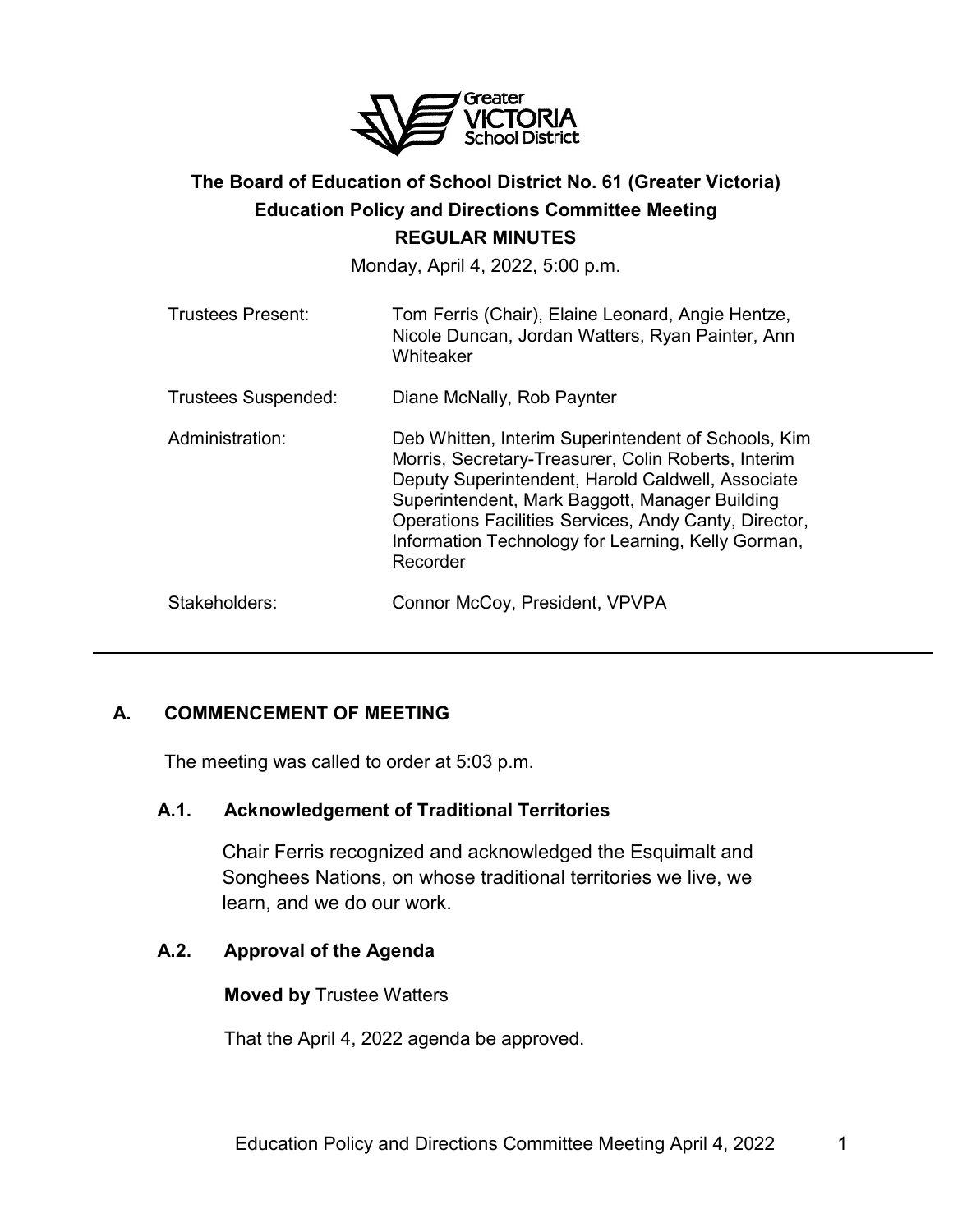# **A.3. Approval of the Minutes**

## **Moved by** Trustee Painter

That the March 7, 2022 Combined Education Policy and Directions Committee and Operations Policy and Planning Committee meeting minutes as they pertain to Education Policy and Directions Committee, be approved.

### **Motion Carried Unanimously**

### **A.4. Business Arising from Minutes**

Trustee Duncan requested an update from staff on C.2. Fortis BC Curriculum. Further to C2 of the March 7, 2002 Education Policy and Directions Committee meeting agenda Trustee Duncan requested an update on whether staff had clarified if the Fortis materials were being used at any middle school or high school.

Interim Superintendent Whitten had no update and agreed to follow up with District Principal Hovis regarding middle schools and high schools.

# **B. PRESENTATIONS TO THE COMMITTEE**

#### **Community Presentations**

- **B.1.** Stephanie Dawson, Career Centre Coordinator with the Greater Victoria School District presented on proposed budget cuts to Career Center Coordinators.
- **B.2.** Aisha Choumou Bokhit, a grade 12 student in the Greater Victoria School District presented on the positive impact that a Career Centre Coordinator had in their life.
- **B.3.** Nicola Priestley, Director, South Island Partnerships Camosun College, presented on proposed budget cuts to Career Coordinators in the Greater Victoria School District.
- **B.4.** Blanche Philip, Greater Victoria School District Administrative Assistant, presented on the importance of the 12 clerical support positions at middle schools.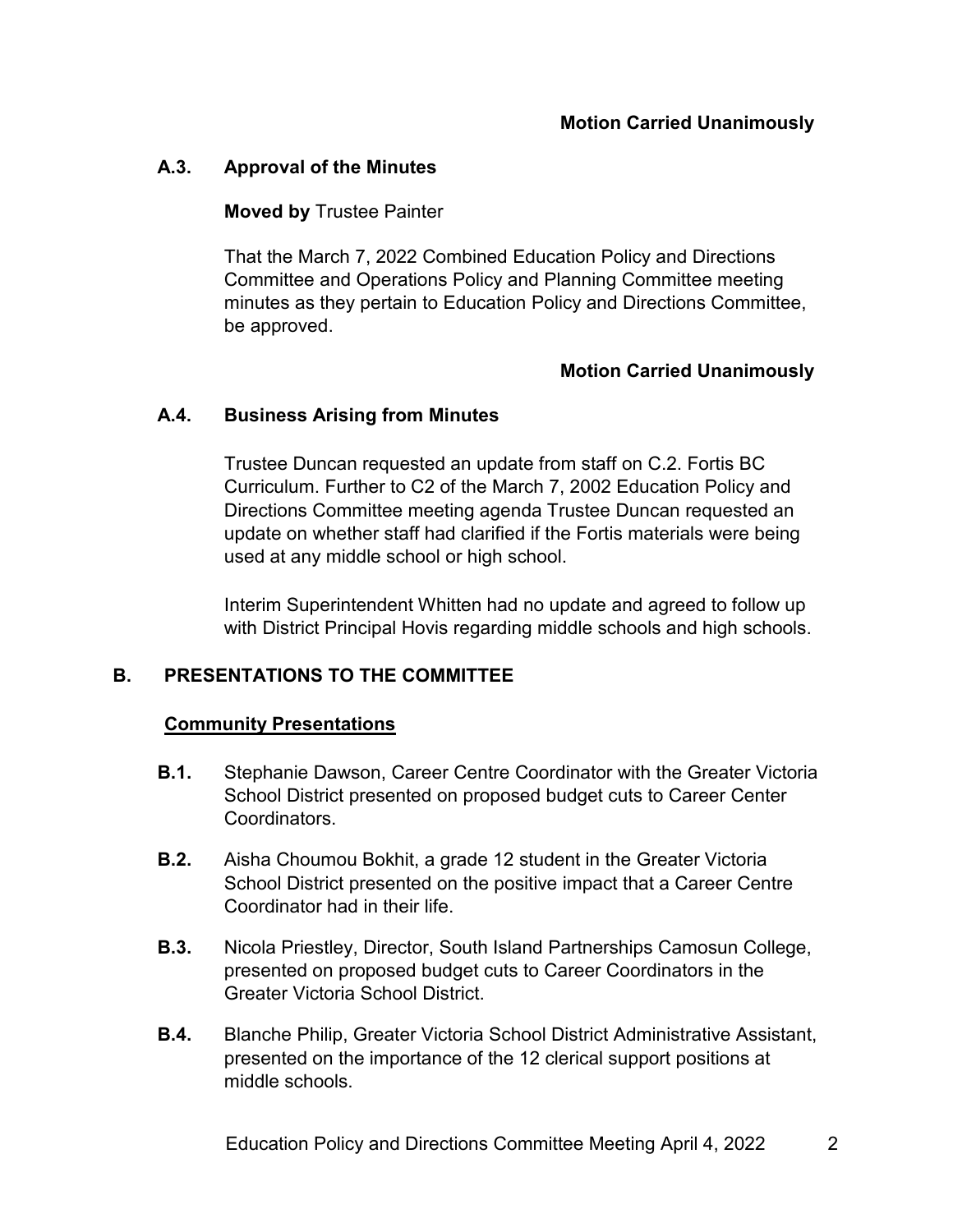- **B.5.** Dr. Robert Oppenheimer, presented on the proposed -22-23 budget and the potential impact of counselling reductions on student mental health.
- **B.6.** Robert Shirley, Bree Anne Bartle-Clar, and Vrai Price-Miskelly, grade 12 Oak Bay Secondary students, presented on proposed budget cuts to music education.
- **B.7.** Keelin McNeil, Reynolds Secondary student, presented on proposed budget cuts to music education.
- **B.8.** Dexter Gilbert, grade 12 Reynolds Secondary student, presented on proposed budget cuts to music education.
- **B.9.** Gilles Larose, SD61 Cartage/Custodial Foremen, presented on proposed budget cuts to CUPE Local 382 positions.
- **B.10.** Glen Ruttan, SD61 Custodian, presented on proposed budget cuts to daytime custodians.

### **Staff Presentation**

**B.11.** District Vice-Principal Roberts, Shortreed and Barks presented on the Framework for Enhanced Student Learning (FESL). An overview was provided on the following:

Principals of Assessment

Proficiency Scale Pilots and initiatives- K-9

Updates on assessment and reporting tools K-12

Curation and sharing of resources on the District website.

# **C. NEW BUSINESS**

Trustee Watters provided rationale for the motion.

Questions of clarification were asked.

Interim Superintendent Whitten offered to discuss the motion with the Greater Victoria Teachers Association at the upcoming Joint Committee on Curriculum Implementation meeting.

#### **C.1. Industry-Sponsored Educational Materials – Trustee Watters**

**Moved by** Trustee Watters

Education Policy and Directions Committee Meeting April 4, 2022 3